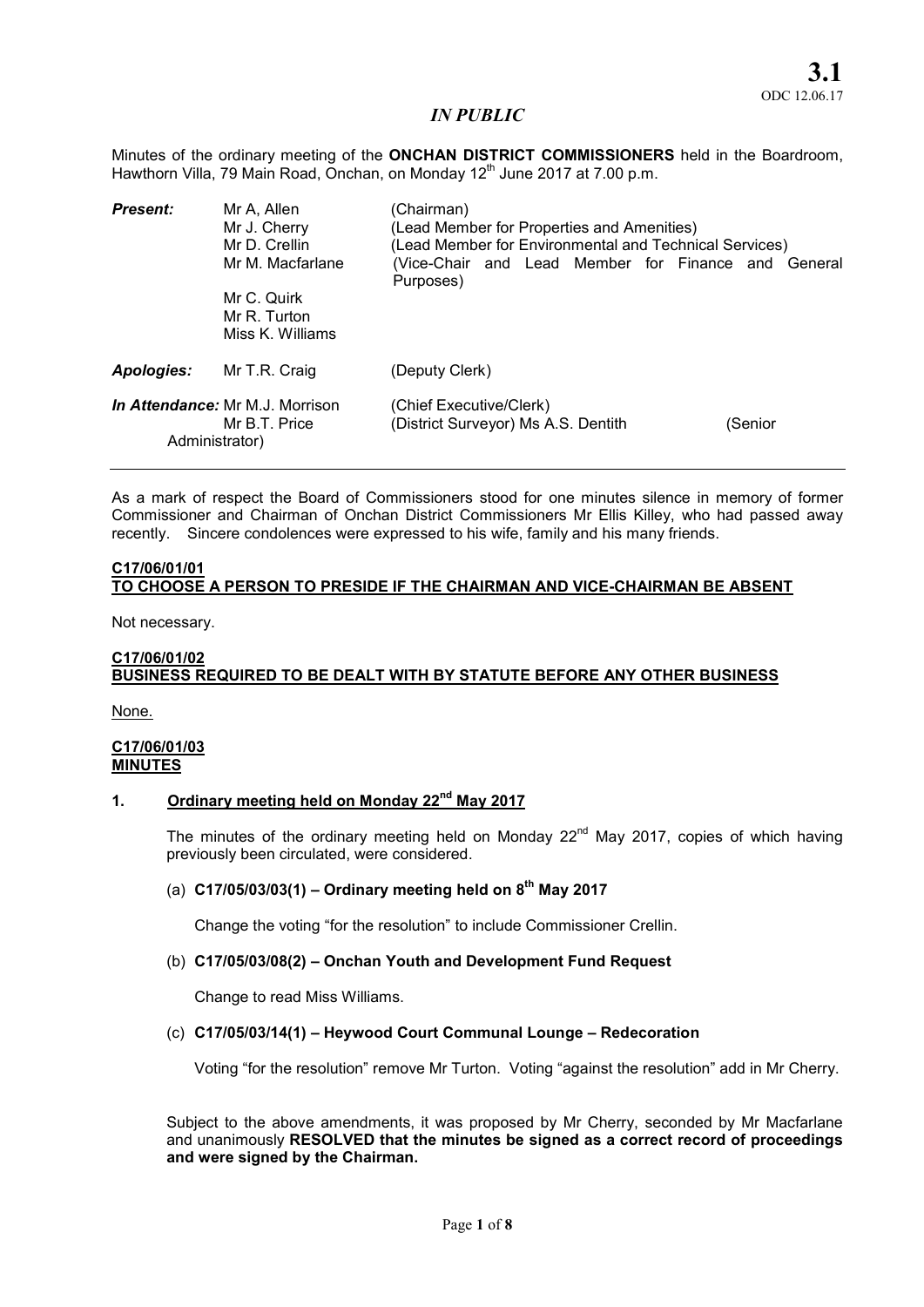## C17/06/01/04 BUSINESS ARISING NOT REFERRED TO IN THE MINUTES OF ANY SPECIAL COMMITTEES

None.

### C17/06/01/05 BUSINESS EXPRESSLY REQUIRED BY STATUTE TO BE DONE

None.

### C17/06/01/06 BUSINESS ADJOURNED FROM A PREVIOUS MEETING

#### 1. Staff Matter

The Chairman stated that there was information contained within the Internal Audit report which had been circulated as part of the Agenda Papers that should be considered as part of the Staff Matter.

The Chief Executive was requested to arrange a meeting with the Internal Auditors, the Chairman and Vice-Chairman. <sup>[amended by ODC 26/06/17]</sup> The Chairman requested that Members forward any questions or comments on the report to him or the Vice-Chairman.

The Chairman confirmed that consideration of the Internal Audit report and the Staff Matter would be held over to the next meeting of the Board.

#### C17/06/01/07 PLANNING DECISIONS/COMMUNICATIONS FROM THE DEPARTMENT OF INFRASTRUCTURE PLANNING COMMITTEE

## 1. Plans to the Board

(a) The following plans were considered by the Board. It was proposed by Mr Crellin, seconded by Mr Turton, and unanimously RESOLVED that the following planning applications be recommended approval en bloc:-

| Planning    | Address                          | Description                            |  |  |
|-------------|----------------------------------|----------------------------------------|--|--|
| Application |                                  |                                        |  |  |
| 17/00561    | 30 Majestic Close                | Replacement Conservatory at the second |  |  |
|             |                                  | floor.                                 |  |  |
|             | <b>Recommendation - Approval</b> |                                        |  |  |
| 17/00569    | 42 Sunningdale Drive             | Demolition of section of garage        |  |  |
|             | <b>Recommendation - Approval</b> |                                        |  |  |

### (b) PA 17/00583 - Ashley Hill Primary School - Placement of timber cabin in the school field

*Mr Macfarlane declared an interest and did not take part in the vote.* [amended by ODC 26/06/17]

After a brief discussion, it was proposed by Mr Crellin, seconded by Mr Cherry and unanimously RESOLVED that PA 17/00583 be recommended approval to the Planning Committee.

#### 2. Planning Communications

In answer to question, the District Surveyor advised that there was currently no update with regard to the planning application for the Tennis Courts.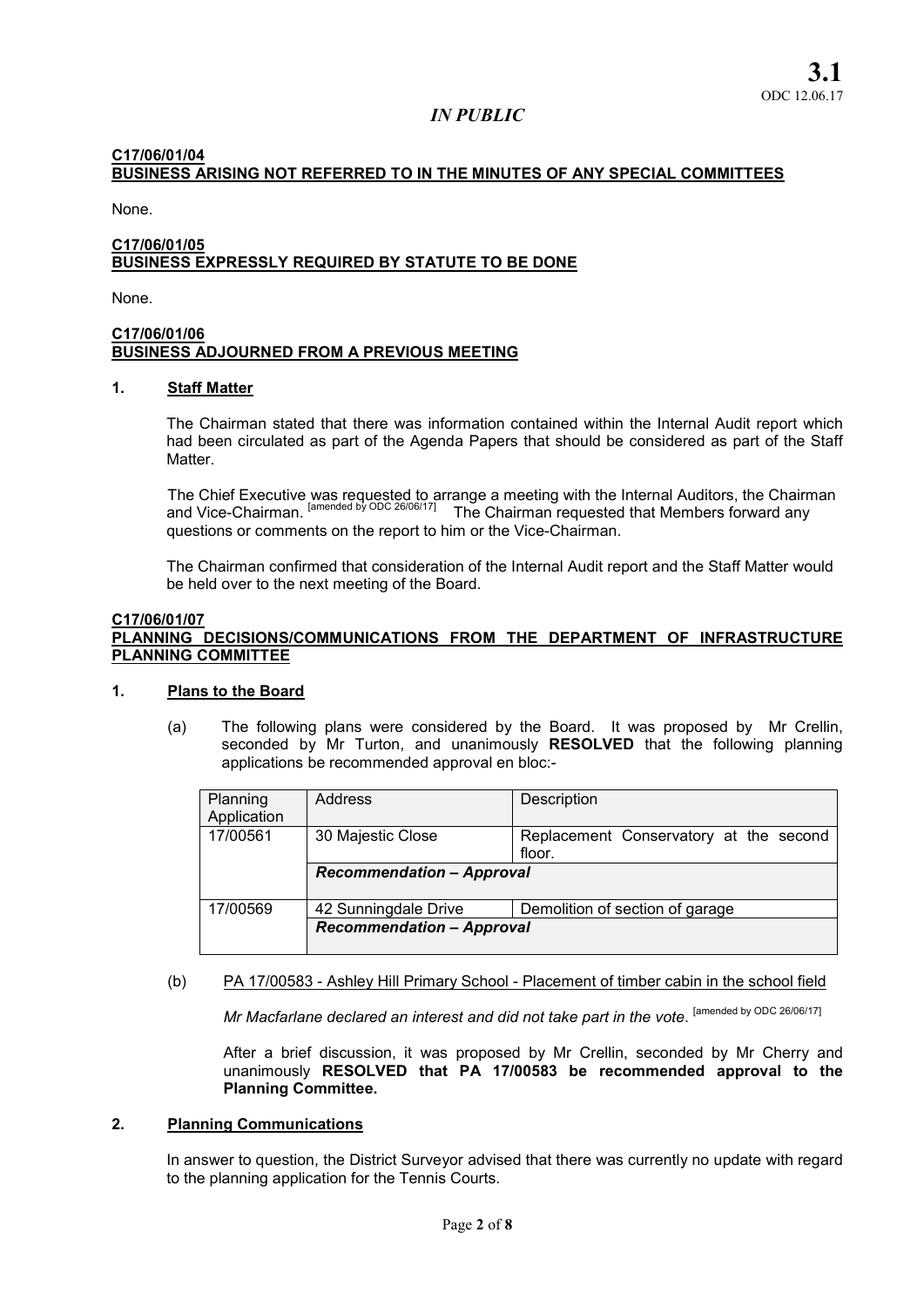### 3. Electronic Distribution of Planning Applications

Correspondence received dated 30<sup>th</sup> May 2017 from the Department of Environment, Food and Agriculture regarding the suggestion to move toward digital progression and to view planning applications electronically.

After a brief discussion, it was proposed by Mr Turton, seconded by Mr Crellin and unanimously RESOLVED that the status quo be retained.

### C17/06/01/08 FINANCE AND GENERAL PURPOSES MATTERS

#### 1. Internal Audit

This matter was considered earlier in the meeting, and will be deferred to the next meeting of the Board on the  $26<sup>th</sup>$  June.

### C17/06/01/09 REPORT FROM THE CLERK OR OTHER OFFICER

#### 1. Kenyon's Café at Onchan Hub

The Chief Executive advised that a meeting had taken place with the Trustees of Kenyon's Café and it was agreed that Kenyon's Café would have a key to the Club Room to show the users around the premises.

The Chief Executive advised that he would contact the Trustees before the  $10<sup>th</sup>$  July Board Meeting to determine whether the transfer of premises is to be progressed.

The Chairman requested that a copy of the letter which gave a summary of the terms which was sent to the Trustees of Kenyon's Café be circulated to the Board.

A brief discussion of the proposed terms took place and the Chief Executive clarified that any agreement with the Trustees would require Board approval.

#### 2. Action List

The Action List updated on  $6<sup>th</sup>$  June 2017, having previously been circulated was considered.

Members wished further clarification on the following items:-

#### (a) Social Housing Software

The Chief Executive advised that 3 Housing Authorities were looking to purchase the same new housing management software, and officers were waiting to see if the other Authorities wished to join forces to sharing the costs of training and development.

## (b) Play equipment for the Rec

The Rec is a popular and well used area. Investigations were being undertaken to increase play equipment in this area and a report will be presented to the Board in the near future for consideration.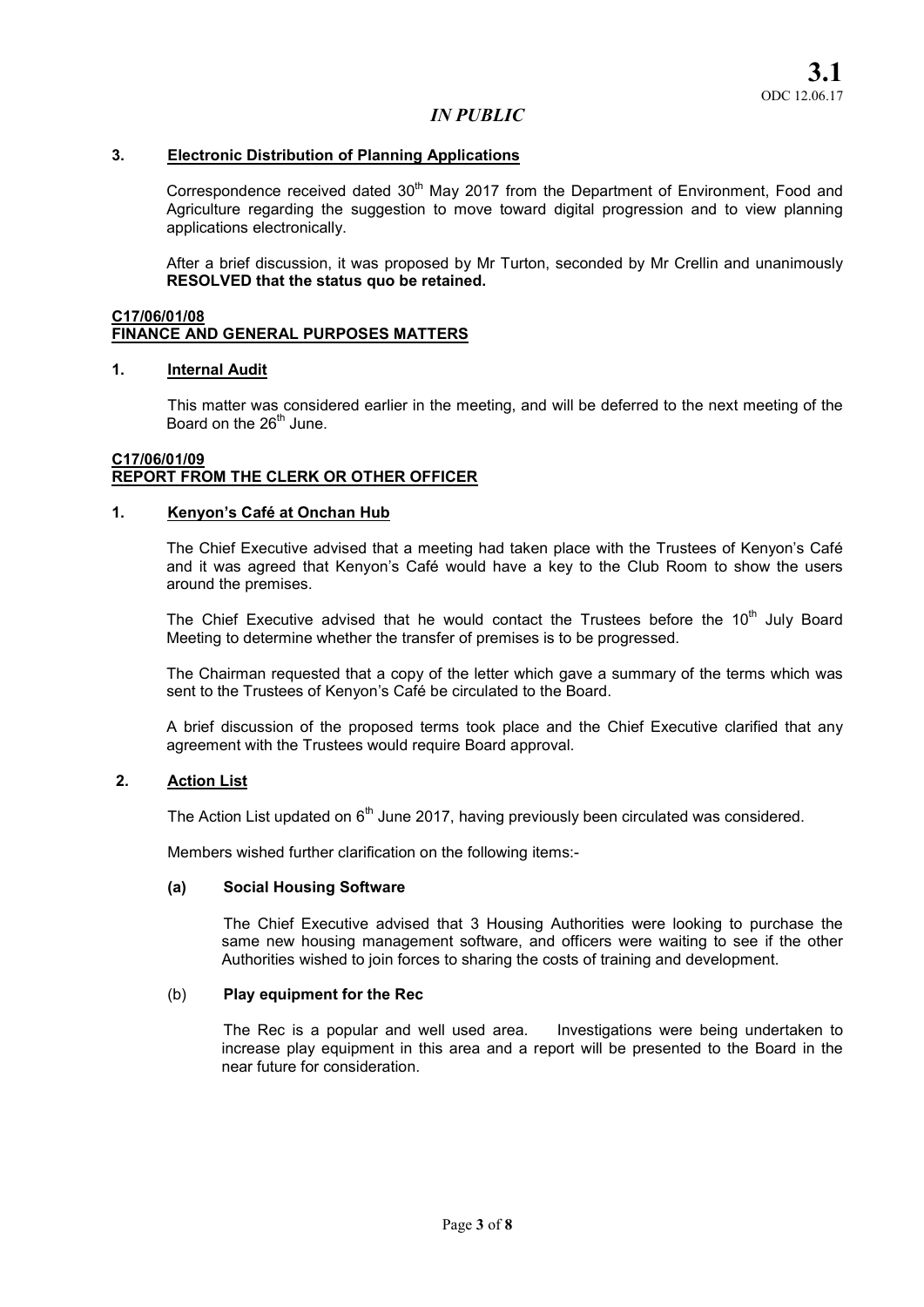### (c) Skate Board Park

A presentation had previously been made to the Board and no decision had been made.

Members asked that Officers prepare some options, costings for consideration by the Board and asked that the matter be placed on the agenda for the Board meeting on the  $26<sup>th</sup>$  June.

### (c) Social Housing - Leases and Licences

The current agreements for the occupation of the Board's social housing may not meet expected legal standards required.

The Chief Executive advised that the matter was brought to light as a result of an officer attending a training seminar, and confirmed that this was the first time this matter appears on the action list.

### (d) Surface Water Flooding

A Member requested that reminder correspondence be issued to the Department of Infrastructure advising them that no response had been received from the Authority's initial correspondence dated 12<sup>th</sup> May 2017.

### (e) Complaints Report

The Chief Executive advised that the report was in development.

#### (f) Centenary Park

The Chief Executive stated that the Environmental Health Officer had advised that there was minimal, if any, leachate on the site. The only leachate present was is in the new pond at the top of the site and Environmental Health did not wish to take this matter forward.

Members requested that the Chief Executive contact the Woodlands Trust to keep them informed of the matter.

The Chief Executive stated that the Authority would attempt to do as much as they can to assist in making the site presentable for the visit by His Excellency to the Memorial Wood in September.

In answer to comment, the Chief Executive advised that he had been assured verbally that no application has been made to make the Memorial Wood in to a registered War Memorial site.

#### C17/06/01/10 LETTERS, PETITIONS, MEMORIALS AND OTHER COMMUNICATIONS

### 1. Moreton Hall

The Chief Executive read out email correspondence and advised that the matter remains outstanding.

#### C17/06/01/11 **QUESTIONS**

None.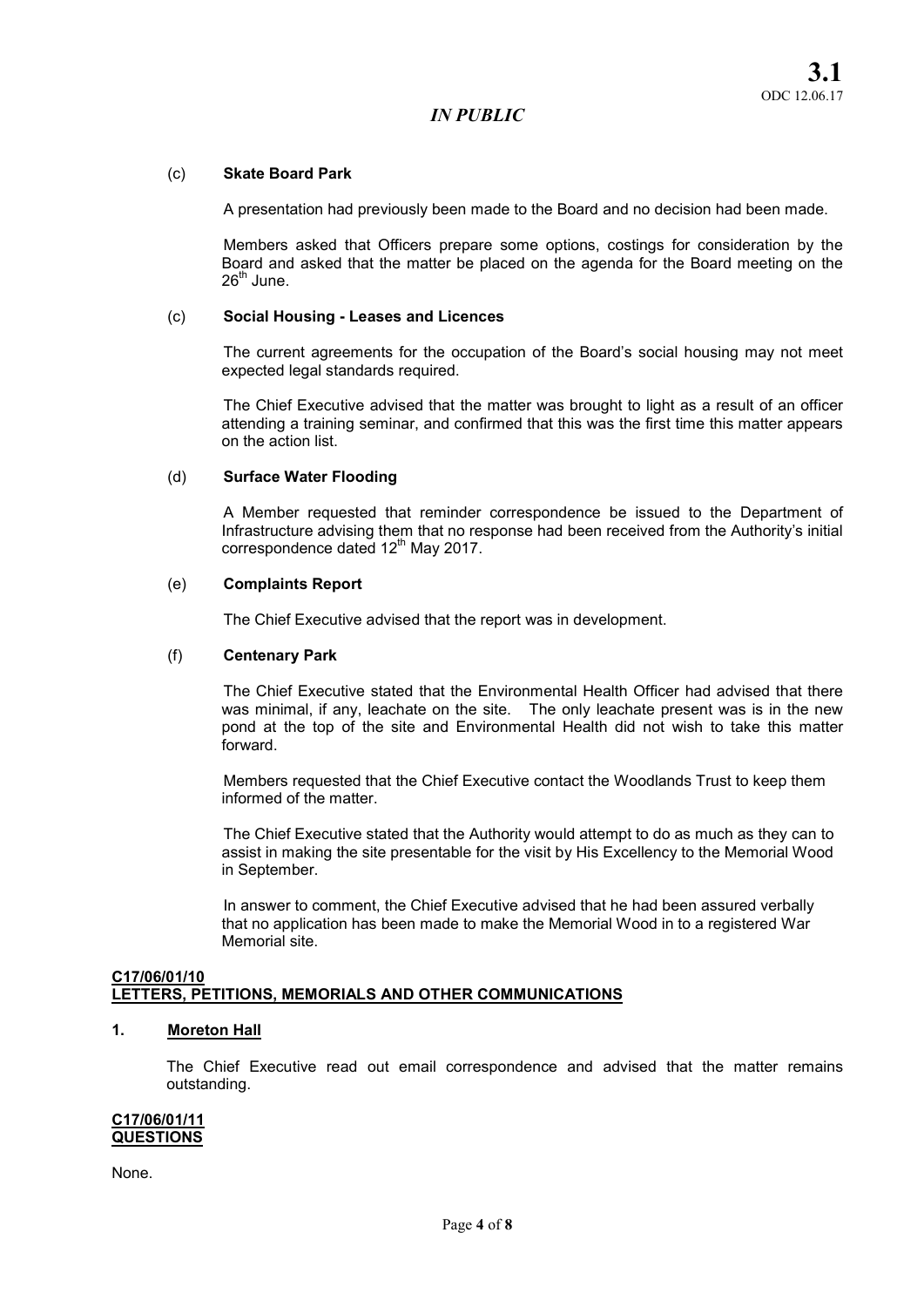### C17/06/01/12 MOTIONS

None.

#### C17/06/01/13 ENVIRONMENTAL AND TECHNICAL SERVICES MATTERS

## 1. C17/05/03/13(4) - Groudle Glen Water Wheel

The Chief Executive advised that there had been a great deal of publicity regarding the future of the water wheel and the costs involved. He advised that he had received contact from individuals and groups who may be willing to create a coalition to assist in the restoration of the water wheel and wheel house and a meeting is to be arranged with interested stakeholders in late June.

Lead Member for Environment and Technical Services would attend stakeholder meetings, and requested that details of meetings be circulated to all Members so that whoever is available may also attend.

### 2. Weed Spraying

The District Surveyor advised that the Contractors are carrying out a programme of weed spraying and gave details of the roads which had been completed. In answer to comment, he advised that there had been some delays recently due to the poor weather conditions.

### 3. Traffic Regulation Orders

Correspondence received dated 22<sup>nd</sup> May 2017 from the Department of Infrastructure forwarding details of a public consultation to implement new Traffic Regulation Orders for Sea Cliff Road and King Edward Road. The consultation closes on the 16<sup>th</sup> June 2017.

The Chief Executive advised that he had been contacted by a resident who had expressed concern that there would be no residential parking near their property at Port Jack if the new regulations came into force.

Discussion ensued with regard to resources for enforcement and the issuing of residential permits.

A Member asked that further consideration be delayed until after the meeting with the political representatives later in the month.

### C17/06/01/14 CHAIRMAN'S ANNOUNCEMENTS

## 1. Armed Forces Day

Letter of invitation received to attend the Armed Forces Day on Sunday  $25<sup>th</sup>$  June 2017 at the Villa Marina. If Members wish to attend could they please contact the Armed Forces Day Committee direct.

# 2. Attendances

| 6 <sup>th</sup> June  | $\overline{\phantom{0}}$ | T.T. Reception at Government House     |
|-----------------------|--------------------------|----------------------------------------|
| $11^{\text{th}}$ June | $\overline{\phantom{0}}$ | Douglas Borough Council - Civic Sunday |

### 3. Forthcoming Engagements

21st June - Manx Legion Service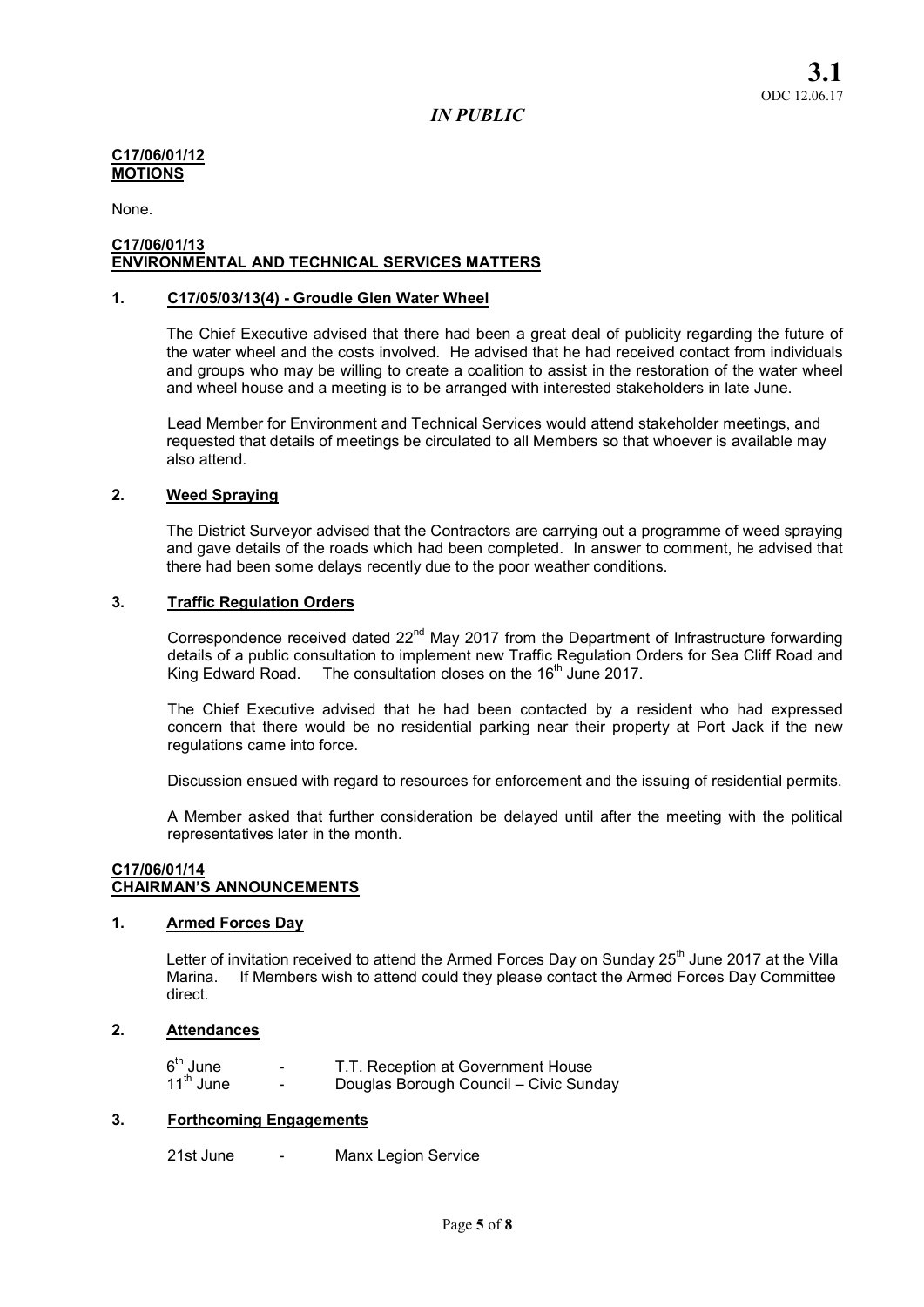### C17/06/01/15 OTHER URGENT BUSINESS

## 1. Heywood Court and Springfield Court – Handyman.

In answer to question, the Chief Executive advised that no instruction has been given to recruit a new Handyman and any maintenance matters are being carried out by contractors on behalf of the maintenance team.

The Chief Executive commented that each year, the sheltered housing complexes were supported by the general housing stock. To have a dedicated handyman service for the elderly persons housing is not value for money. Value for money is ensuring that the same service is provided for all housing stock.

Members requested further details:-

- Cost of the provision of a handyman service across the two complexes.
- How much is the Authority spending on the extra hours added to the cleaner's contract.
- What duties have been transferred to the Cleaner.

A Member commented about using internal staff to cover the duties, and adding a dedicated gardener. However, the Chief Executive advised that the Authority would need to be careful that they are not using a rate borne expense to cover aspects which is a housing expense.

The Chairman requested that the remaining discussion be carried over to *In Committee.* 

#### 2. Joint Meeting with the Onchan MHKs.

Members were requested to advise the Chief Executive of any matters they wish to add to the agenda.

#### 3. Heywood Court and Springfield Court – Handyman.

The following matter was considered in committee and transferred to the public domain.

In answer to comment, the Chief Executive advised that the role of the cleaner is being reviewed.

A Member requested that any issues be brought to the attention of the Deputy Clerk and they felt it would be in everyone's interest if the working hours were split equally between the two complexes. However, a further Member stated that as one building was larger than the other then they would expect the split to be uneven.

In answer to comment, the District Surveyor confirmed that the cleaner did not spend equal time at the buildings, but spent time where they were needed.

In answer to comment, the Chief Executive stated that the wardens have no management control over the cleaner.

The Chief Executive advised that staffing is being reviewed at both buildings and he was working with the Deputy Clerk to report back to the Board at the  $26<sup>th</sup>$  June meeting.

### 2. Ballachrink Drive

In answer to question, the Senior Administrator advised that the nuisance which had previously been reported was being dealt with.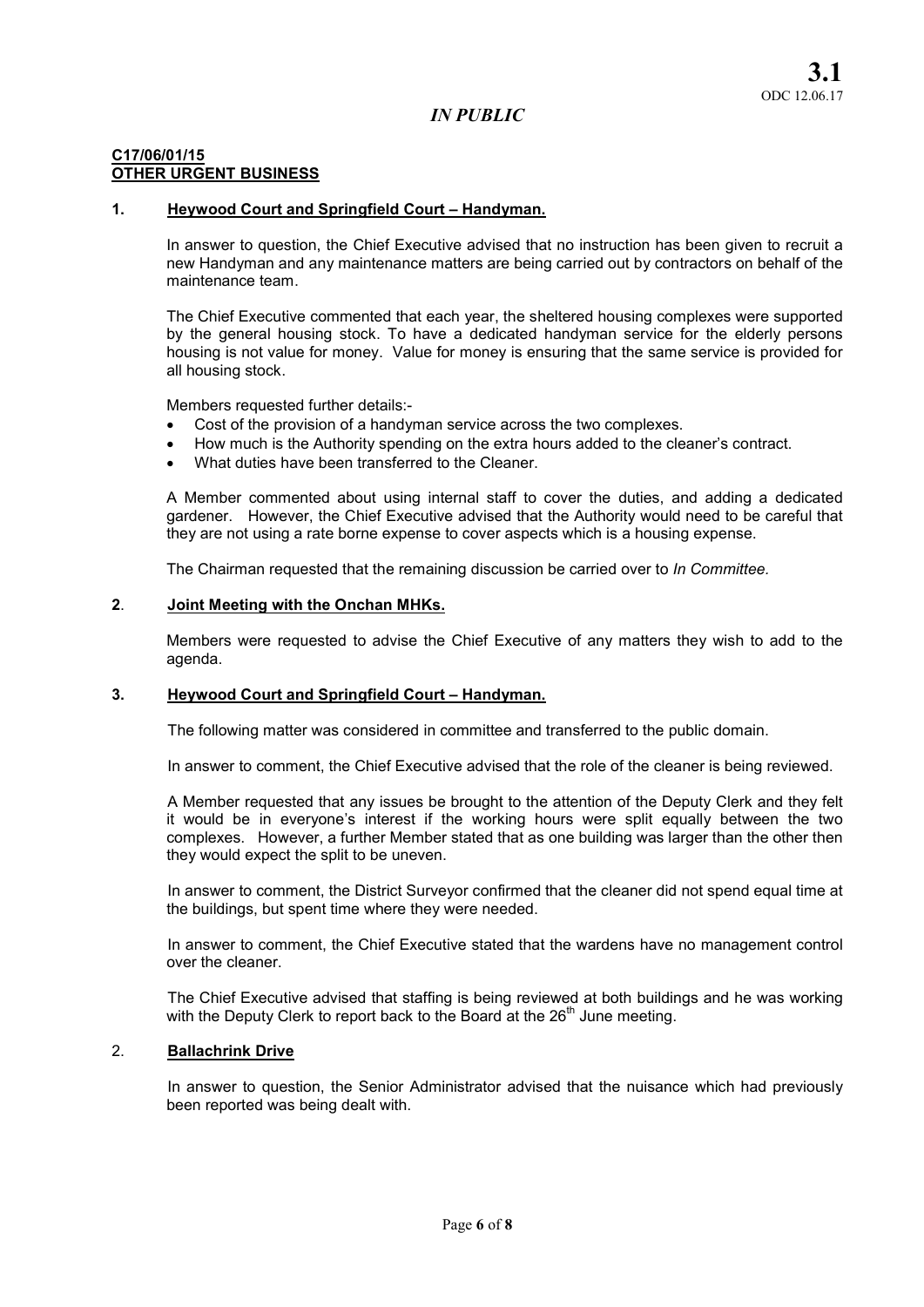## C17/06/01/16 FINANCE AND GENERAL PURPOSES MATTERS

### 1. Job Descriptions – Finance Team

The following matter was considered in committee and transferred to the public domain.

Report of the Chief Executive dated  $6<sup>th</sup>$  June 2017, having previously been circulated was considered.

After discussion, it was proposed by Mr Macfarlane, seconded by Mr Quirk, and unanimously RESOLVED that the Board is content for the job description for the interim finance manager for a period of 6 months (December 2017), and will not progress the recruitment of an accountant but will review the situation in 3 months' time (September 2017).

#### 2. Empty Properties – Sub-Committee

The following matter was considered in committee and transferred to the public domain.

Vice-Chairman advised that the sub-committee name is "Housing Sub-committee" and has a a primary focus to reduce voids to 2%. <sup>[amended by ODC 26/06/17]</sup>

The Vice-Chairman advised that the Housing Sub-Committee met for the first time that day. He would brief the Chief Executive and will keep Members appraised as matters progress.

### C17/06/01/17 PROPERTIES AND AMENITIES MATTERS

### 1. Housing Allocations

It was proposed by Mr Cherry, seconded Miss Williams, and unanimously RESOLVED that the tenancies be granted as follows:-

- (a) E2/31 that the tenancy be granted to the tenant of SHA 333
- (b) 13/34 that the tenancy be granted to HA 3833

## 2. First Floor, Elm Tree House

Report of the Chief Executive dated  $6<sup>th</sup>$  June 2017 having previously been circulated was considered. The Chief Executive gave a summary of his report.

Members agreed that costs be prepared for the proposal contained in the paper and brought back to the Board for further consideration.

## 3. Unit A, Willow House

Report of the Chief Executive dated  $6<sup>th</sup>$  June 2017, having previously been circulated was considered.

It was proposed by Mr Turton, seconded by Mr Cherry, and unanimously RESOLVED that approval be granted for the expenditure from the maintenance budget for commercial properties for Unit A – Willow House and that a five year lease be granted to ParagonEX.